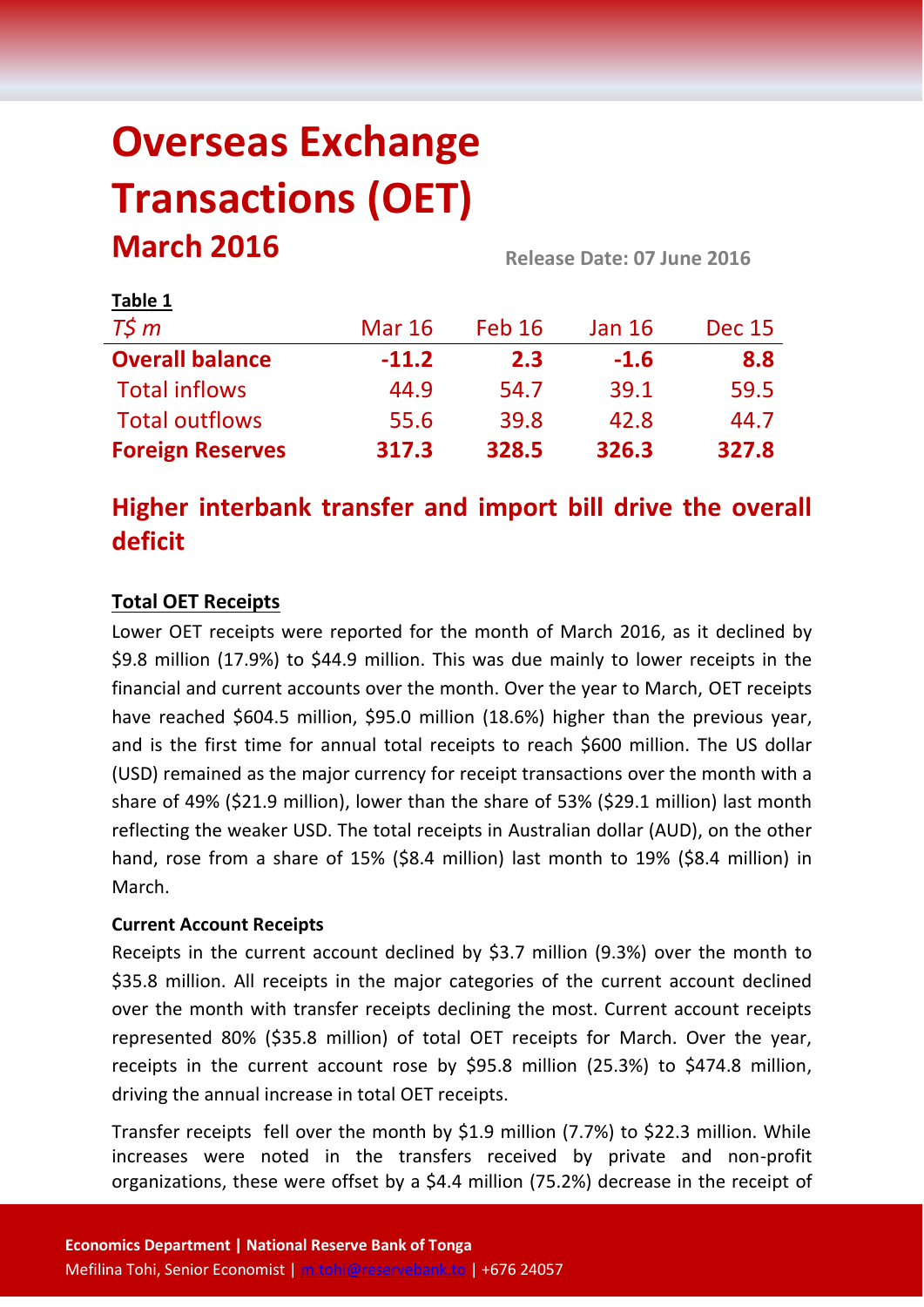official transfers. This follows after the reciept of government grants in February.

Private transfers rose to \$17.8 million in March which was \$0.9 million (5.1%) higher than it was in February. Over the year, transfer receipts was a total of \$302.2 million, \$49.6 million (19.7%) higher than last year. It also represented 50% of total OET receipts. Improvement in the economic conditions in Tonga's major trading partner countries during the year contributed to the higher transfer receipts. 1



Service receipts also fell by \$0.7 million (6.3%) over the month to \$10.4 million.

Travel receipts declined by \$0.3 million (6.4%), coinciding with the fall in international arrivals by 4070 passengers (35.5%) in March. Other services receipts also declined by \$0.4 million (6.2%), owing mostly to lower receipts for transport and telecommunication services. Over the year, service receipts rose by \$41.4 million (43.8%) to \$136.0 million indicating promising outcomes from the services sector.

Exports receipts for March slightly dropped to \$1.4 million which is \$0.3 million (17.3%) less than that of the previous month. This drop follows a rise of \$0.6 million (58.2%) last month. Agricultural export proceeds rose slightly by \$0.1 million (9.1%) to \$0.4 million, in line with the rise in volumes of agricultural exports by 15.3 tonnes (4.7%)





in March. However, proceeds from export of fish and marine products declined over the month by \$0.3 million (24.2%) to \$0.8 million, supported by the fall in marine export volumes of 166 metric tonnes (55.5%) during the month. Total export receipts have little changed over the year as it remained at \$15 million. Although there is noted improvement in the proceeds from agricultural, fisheries and other marine

**.** 

<sup>1</sup> Further information on remittances can now be found on our Remittances Data flash, available on the NRBT website.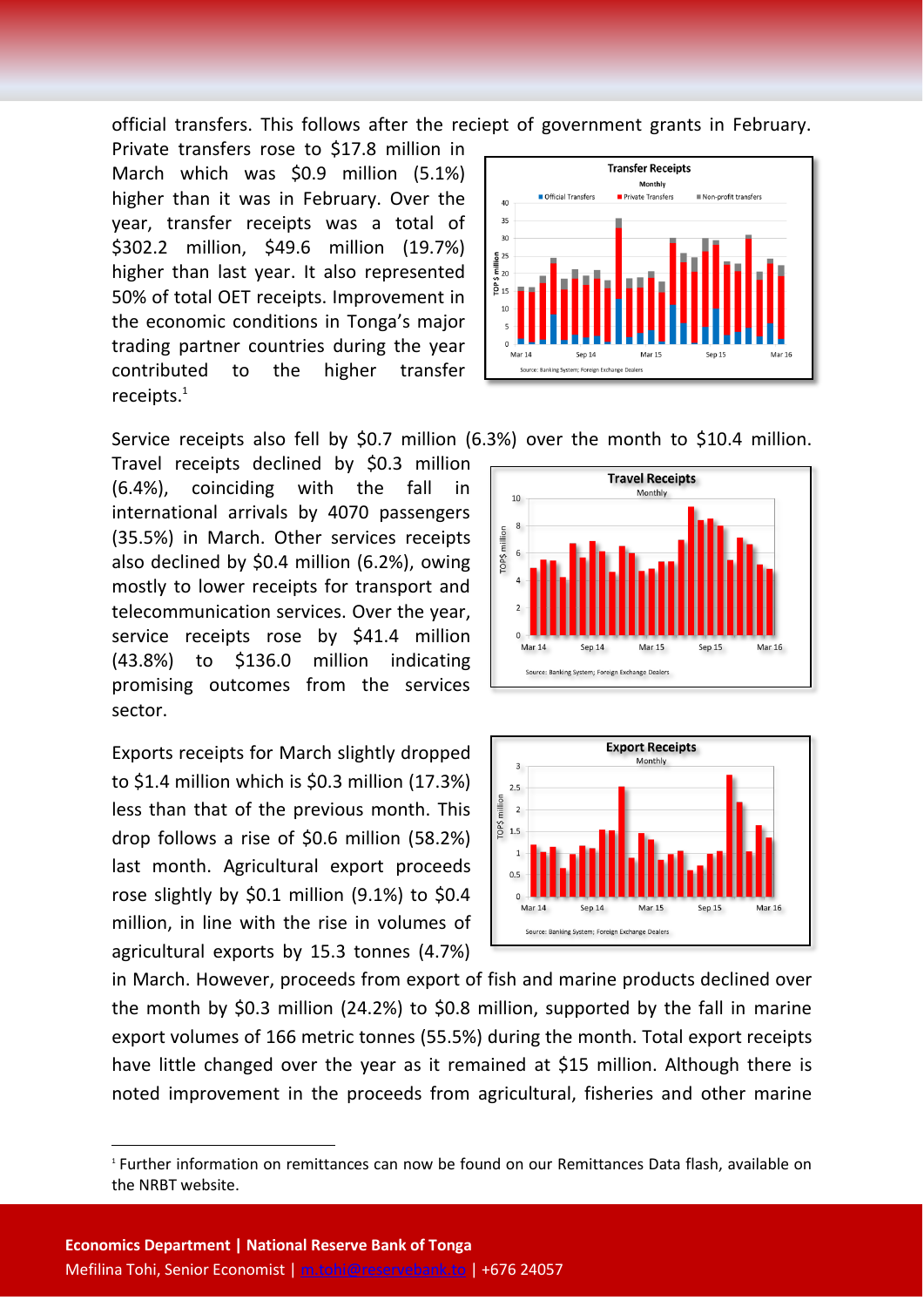products, these were offset by the fall in proceeds from other exported goods over the year.

#### **Financial Account & Capital Account Receipts**

Financial account receipts for March 2016 was \$8.5 million which was \$5.6 million (40.0%) less than it was a month ago, contributing to the overall decline in OET receipts. These were mostly transactions for interbank transfers. In year ended terms, financial account receipt has increased by \$16.2 million (16.5%) to \$114.2 million driven by higher interbank transfers.

There were no receipts of official capital transfers in March, thus reducing total capital receipts by \$0.5 million (43.2%) to \$0.7 million. On a yearly basis, capital account receipt has declined by \$16.7 million (51.7%) to \$15.6 million. This owes largely to a \$19.7 million (72.6%) fall in receipts of private grants for capital expenditures.

#### **Total OET Payments**

A substantial increase of \$15.9 million (39.9%) in total OET payments was reported for March 2016. This was largely attributed to higher payments in the current account and financial account. Over the year ending March 2016, the total OET payments reached \$536.8 million, which is \$29.6 million (5.8%) higher than the same period of last year. Higher import payments and interbank transfers drove the annual rise in OET payments.

#### **Current Account Payments**

Higher current account payments of \$44.2 million were recorded in March, which was \$7.8 million (21.3%) more than it was in February. This was driven by higher import payments over the month. In year ended terms, current account payments increased by \$19.0 million (4.1%) to \$487.4 million, representing 91% of total OET payments.

Import payments rose to \$25.8 million in March, \$4.7 million (22.1%) higher than the previous month, in contrast to the fall observed last month of \$5.8 million (21.6%).

This coincided with the rise in container registrations in March by 375 registrations. Increases were noted in payments for the import of oil by \$2.5 million and wholesale & retail trade by \$1.7 million. Higher payments for imports of construction materials and motor vehicles also supported the rise in import payments. In year-ended terms, import payments rose by \$11.6 million (4.0%) to \$304.9 million,

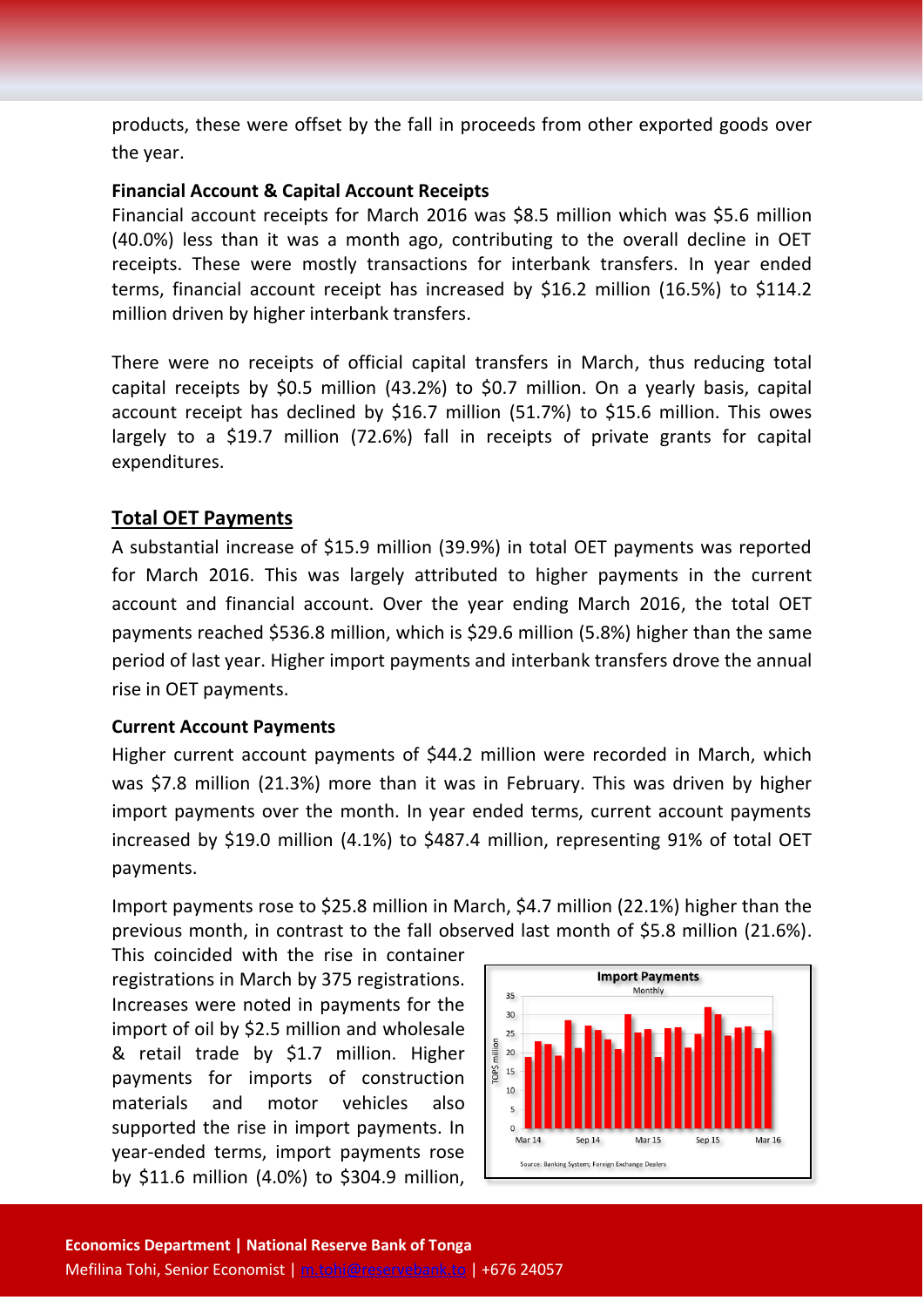and accounted for 57% of total OET payments.

Primary income payment rose by \$2.2 million (195.5%) to \$3.3 million over the month due to interest payments made on external loans. Over the year it declined by \$6.9 million (31.1%) to \$15.2 million, driven by lower dividends and distributed profits sent abroad compared to the previous year. Services and transfer payments also rose by \$0.7 million (7.5%) and \$0.3 million (5.2%) respectively over the month, supporting the rise in current account receipts. Similar patterns are also seen in their yearly movements as service payments rose by \$6.8 million (6.5%) to \$112.3 million, whilst transfer payments also increased by \$7.4 million (15.6%) to \$55.0 million over the year.

#### **Capital & Financial Account Payments**

Financial account payments markedly increased over the month by \$8.1 million (245.1%) to \$11.4 million. This is the highest monthly record for financial payments and was due mostly to inter-bank transfers, contributing to the high OET payments for the month. This monthly increase also contributes to the annual rise of \$8.8 million from the previous year. Similar to last month, there was no capital payments reported for March. During the year to March 2016, capital account payments fell by \$1.7 million (43.1%) to \$2.3 million, mostly due to lower offshore investments.

#### **Overall Balance & Foreign reserves**

The balance of OET, which is equivalent to the net change to foreign reserves over the month of March 2016, was a deficit of \$11.2 million, the highest monthly deficit recorded since September 2014. The gap between Tonga's export receipts and

import payments for the month had widened leading to the high deficit balance in the current account of \$8.5 million. This combined with the decrease in the balance of the financial accounts resulted in the higher deficit in the overall balance for the month. In year-ended terms, the overall balance was a surplus of \$47.2 million compared to a deficit of \$4.6 million in the previous year.

Foreign reserves fell to \$317.3 million in March 2016, sufficient to cover 9.0 months of imports, well above the NRBT's minimum range of 3-4 months. The outlook for foreign reserves is considered to remain comfortably above the minimum range, given the



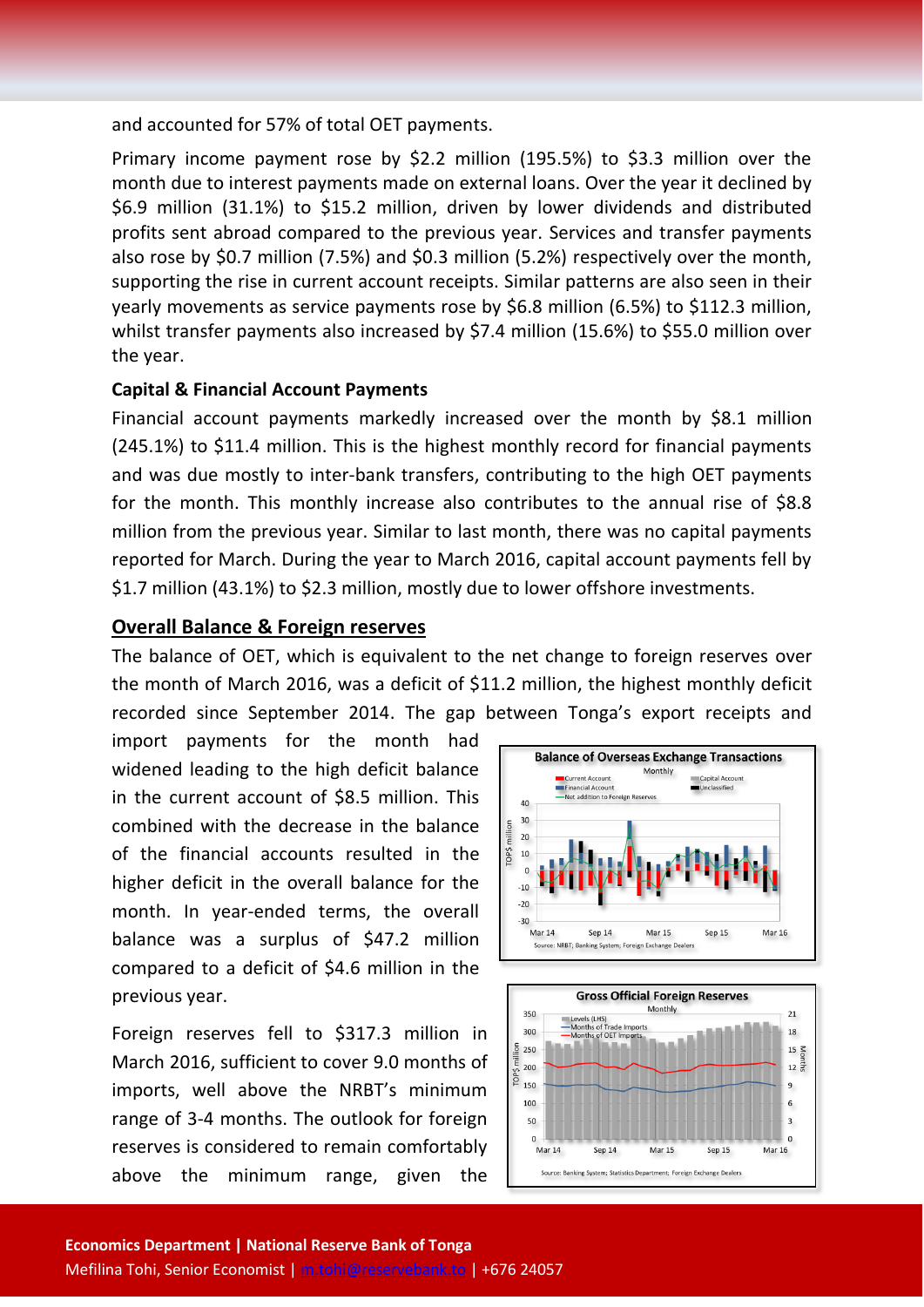expectation of on-going remittance receipts, government aid in the form of budget support, other assistance from donor partners and the upcoming church conferences. However, delays to the inflow of these funds may pose a risk to the outlook.